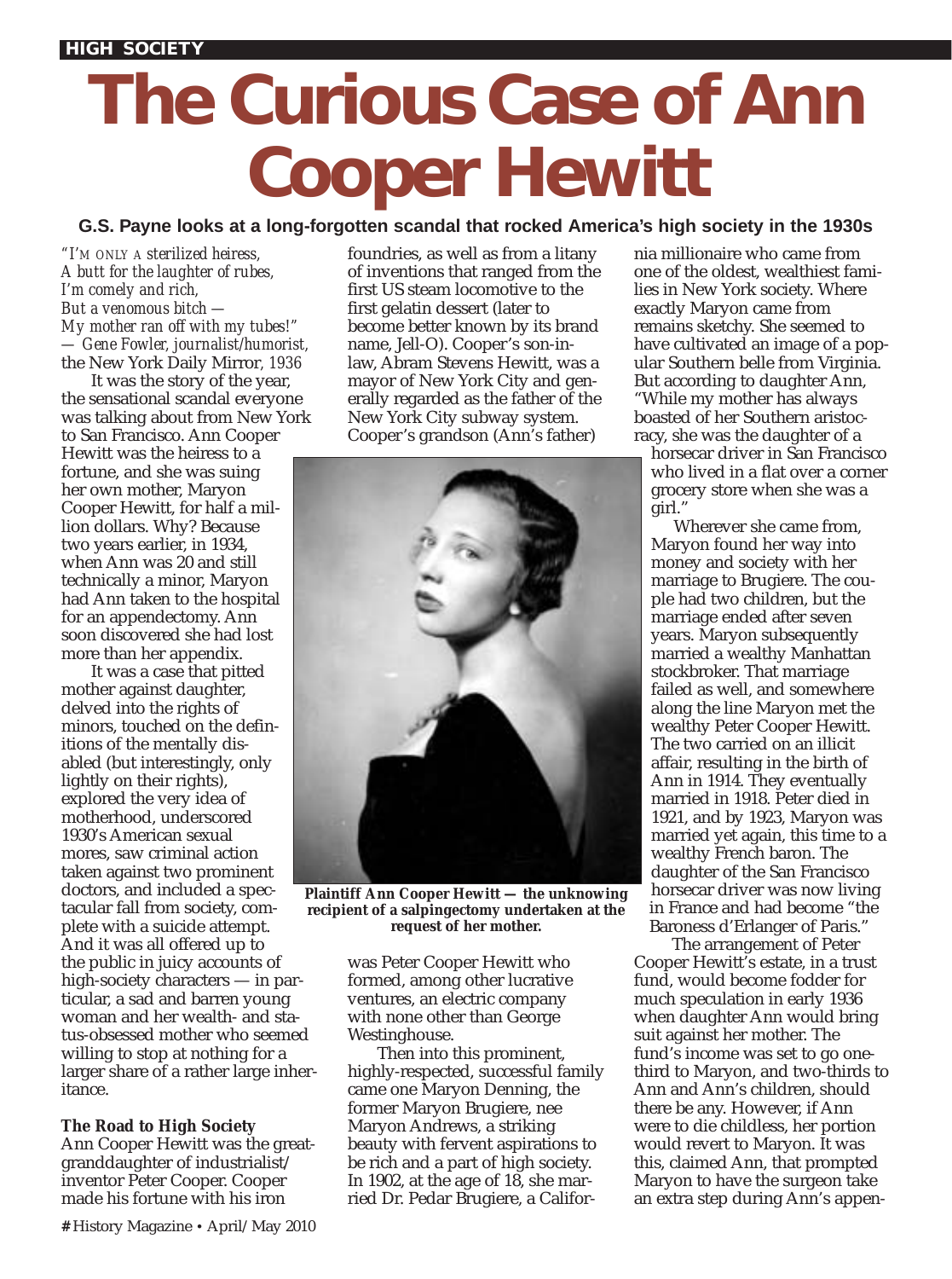dectomy. Ann's appendix was removed, but she also became the unknowing recipient of a salpingectomy — the removal of her fallopian tubes.

### **Mother versus Daughter**

By the time Ann brought suit against Maryon, in January of 1936, Maryon had been divorced by the Baron d'Erlanger, married (to a New Jersey lawyer named George McCarter), and divorced again. Her time spent in Paris with the Baron was apparently not without its share of excitement. She became rather famous in Parisian society, was known as the "greatest woman gambler" and was reported to have been invited by the Shah of Persia to be the leading lady of his harem. But she was often besieged with summonses for court appearances to answer charges for neglected bills submitted by jewelers, hotels and dress shops. At one point, she requested an increase from her share of the Cooper trust, insisting that her manner of living required an income of \$250,000 per year (close to four million dollars today). Ultimately, the Baron was forced to insert an ad in a Paris newspaper, declaring he would

not be responsible for his wife's debts. Divorce soon followed.

As for the lawsuit, filed by Ann in San Francisco, the facts were roughly these: on 14 August 1934, Mary Scally, a California state health department psychologist, examined then-20-year old Ann and pronounced her "feebleminded", a term which today would probably be replaced with "developmentally disabled."

Scally determined Ann to have a mental age of 11. Maryon's physician, one Tilton E. Tillman, recommended sterilization to Maryon, a common practice in those days for the "feebleminded". Just four days later, suffering from appendicitis, Ann was taken to a San Francisco hospital where, in the course of an appendectomy by surgeon Samuel Boyd, the sterilization also took place.

Scally's examination was an oral mental test which included questions such as: "What is the longest river in the United States?" and "How many years are there in a Presidential term?" Ann's answers were mostly all incorrect.

But Ann's New Jersey attorney, Horace Jeffers, (Maryon and Ann split time between New York

and California) had his own examination done, taking Ann to the New Jersey State Hospital for the Insane in Greystone Park where she was thoroughly evaluated by senior resident physician Lawrence Collins. His findings: "She was correctly oriented in all spheres," testified Collins in an affidavit, adding that Ann had a good grasp on the recent and remote past and that there were no obvious impairments of her thinking capacity. She was able to write fluently in French and to converse in Italian. She had read books on Shakespeare, French history, Napoleon Bonaparte, Marie Antoinette, *King Lear*, *Dante's Inferno* and the works of Charles **Dickens** 

Collins concluded that if there had been any retardation, it would have been due to Ann having "been conditioned during her early formative years by an unwholesome environment, and any intellectual deficiency which might be present is due not to any pathological defect but to lack of development of the intellectual faculties."

This conclusion seemed to be corroborated by Grace Wilkins, a nurse who was hired by Maryon



**Left: Below: Maryon Cooper Hewitt made her way into high society boasting of her Southern aristocracy. According to daughter Ann, she was the daughter of a horsecar driver from San Francisco. Right: Wealthy industrialist Peter Cooper Hewitt was 57 when he married Maryon, four years after his affair with her resulted in Ann's birth.**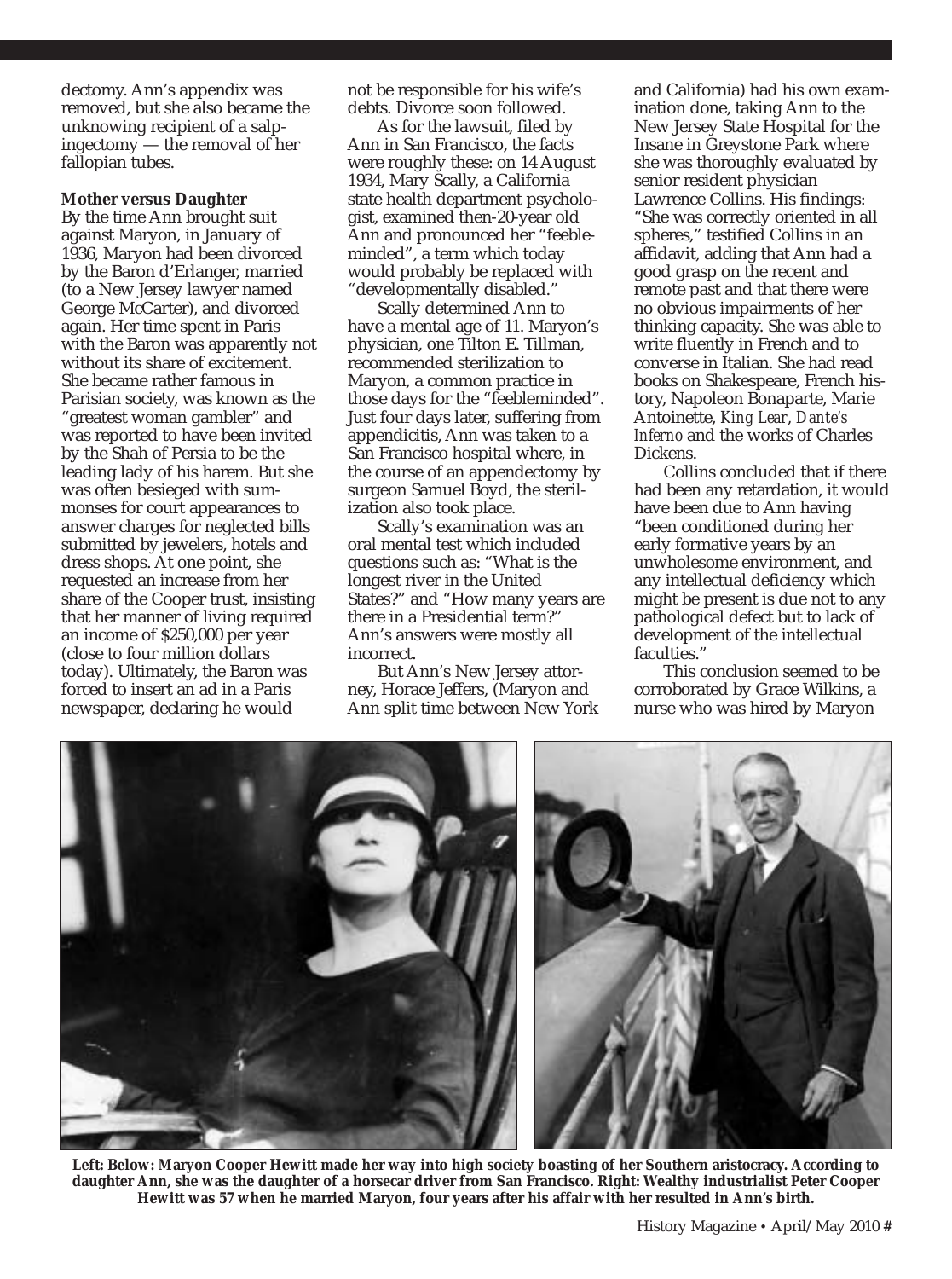## **HIGH SOCIETY**

to look after Ann. "When I was first employed," Wilkins testified, "I understood it was to be a mental case. Half an hour after I saw the girl for the first time, I knew that here was no insane person. I observed three months of abuse of her by her mother. She was kept in pajamas upstairs. Her letters were censored. So were her telephone calls."

Ann herself testified that, "My life has been terrible. I was locked up all the time. I never had any boyfriends or friends of any kind." She further charged that her mother deprived her of an education and kept her confined. "She never had any affection for me, none whatsoever," Ann sobbed. "She would drink all night and drag me out of bed at four in the morning to tell me if I'd die she'd have all my money. She'd be drunk and mistreat me, throwing up to me that I was a love child."

## **The Story of the Year**

As the daily developments hit newspapers all across the country, the captivated public followed along. If Maryon was regarded unfavorably, Ann's California attorney, Russell Tyler, piled on by continually referring to her by all of her married names. The lawsuit, he declared to reporters, was to be brought against Mrs. Maryon-Brugiere-Denning-Hewitt-d'Erlanger-McCarter.

Maryon, resolving to better her position in the eyes of the public, produced what she imagined would be additional confirmation of her daughter's feeblemindedness. Maryon's attorney declared that evidence would be offered to show "erotic tendencies" of the young heiress and that the surgery was necessary for "society's sake." It seemed Ann was an oversexed adolescent and, according to Maryon, "easily infatuated by men in uniform."

Ann answered back: "Mother felt that way about men in uniform, and naturally she expected me to." Russell Tyler explained on his client's behalf that if Ann was simply being courteous to a servant, smilingly asking a porter to bring her a glass of water, for



**Ann's attorney Russell Tyler was so effective at disgracing Maryon in the papers that Maryon reportedly offered him a bribe to switch sides and represent her.**

example, Maryon would accuse her of flirting.

Soon, it was revealed that Maryon had tried to enlist the help of Russell Tyler for herself, hoping, presumably, the skilled attorney who was effectively disgracing her in the papers, would switch sides. According to Tyler, Maryon had telephoned him, offering a "generous payment." When he refused, she reportedly told him, "Don't be a fool; everyone has their price."

It also came out that Tillman and surgeon Samuel Boyd were paid an exorbitant fee (for the times) of \$9,000 to perform the sterilization. Grace Wilkins testified that Maryon had obtained the money from the Hewitt estate and upon doing so, exclaimed, "Now that the covered wagon has arrived, we'll go out and celebrate!"

It all made for wonderful press that greatly fascinated the American public. Although Maryon had become a villain by now, surprisingly, Ann had her detractors too. There were those who felt that Maryon was justified in her concern about her daughter's sexuality. This was 1936. Sexual immorality would have been reason enough to, at least, hint at feeblemindedness. Reasonable, proper women simply weren't expected to behave in the ways Maryon described Ann as having behaved. It could only follow that Ann would have made an unfit mother, and Maryon was simply being prudent in making sure she would not become one.

Others saw Maryon as an ogre. Attorney Tyler reported that he received hundreds of letters from people all over America in support of Ann, letters that included offerings of sympathy, adoption, and even marriage. As noted by Wendy Kline, summing up the case in her book on eugenics, *Building a Better Race*, Maryon and Ann were essentially on trial for the same crime: their incapacity to mother.

#### **Mayhem**

Meanwhile, it wasn't long before the civil action got the attention of the San Francisco District Attorney's office which soon announced plans to charge doctors Tillman and Boyd, as well as Maryon Cooper Hewitt, with "mayhem", a felony charge